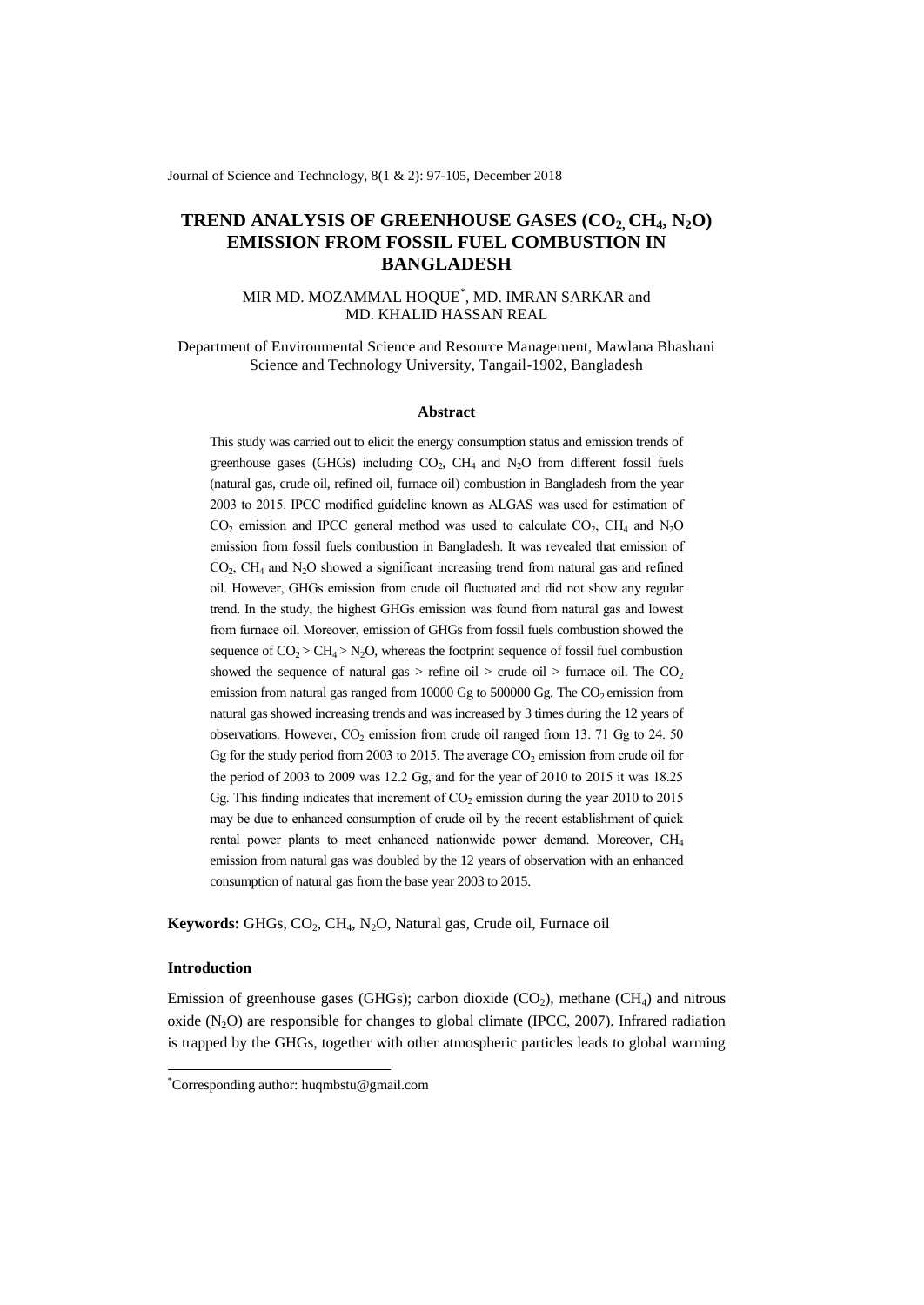(Schneider, 1989). Burning of fossil fuels such as coal, natural gas, oil as well as solid waste, trees, wood and wood products burning lead-carbon dioxide  $(CO<sub>2</sub>)$  and other gases enter into the atmosphere (Latake *et al*., 2015). For a long time, western countries have been facing problem with carbon dioxide  $(CO<sub>2</sub>)$  emission from fossil fuel combustion. At present, GHGs emission has become a major cause of environmental degradation in developing countries as well. Therefore, due to rapid urbanization and industrialization, the world is experiencing dramatic levels of increases in air pollution (Liu and Diamond, 2005).

According to Kabir and Halim (2011), the net increase of atmospheric  $CO_2$  is 10.65 billion tons per year. It is estimated that Bangladesh is responsible for the emission of about one-tenth of the world's  $CO<sub>2</sub>$ . Methane (CH<sub>4</sub>) is another GHGs, which raises the temperature even more than that of  $CO<sub>2</sub>$ . Two-thirds of current emissions of methane is generally the by-product of human activities including the production of fuel oil and natural gas, deforestation, decomposition of garbage and sewage, raising farm animals and paddy production (Renato *et al*., 2005). The main sources of fossil fuel-related methane emissions are the release of natural gas from coal mining and leakage of gas during processing and distribution (Kabir and Halim, 2011). However, fossil fuel processing and intensive livestock farming are the primary cause of the increased  $CH<sub>4</sub>$ emission in the atmosphere (IPCC, 2007b).

Nitrous oxide  $(N_2O)$ , influence greatly to global warming and ozone layer depletion. Although the atmospheric  $N<sub>2</sub>O$  budget remains poorly understood, nitrification and denitrification in agricultural soil have been believed to be a crucial source of annual global N2O emission (Mosier and Delgado, 1998). Fossil fuel burning has been predicted as one of the largest uncertainties in projections of GHGs concentrations in the atmosphere. While there has been a great deal of emphasis on carbon cycle since the natural sources and sinks of carbon, the fossil fuel component of the carbon budget remains uncertain, particularly at increasingly smaller spatial and temporal scales (Wofisy and Harris, 2007).

About 60% of the emitted  $CO<sub>2</sub>$  emit from natural gas combustion, while combustion of liquid fuels contributes  $32\%$  of the total  $CO<sub>2</sub>$  emission. However, due to energy production and development activities, Bangladesh emits huge amount of  $CO<sub>2</sub>$  every year especially from fossil fuels, gas fuels, liquid and solid fuels consumption (Amin *et al.,* 2012). Energy demands of Bangladesh are met by natural gas (56%), traditional biomass and waste (24%), oil (16%), coal (3%), and hydropower and solar (1% combined) (GRICCE, 2015). Moreover, in Bangladesh, the demand for electricity is expanding by an estimated 500MW per year due to population growth, industrialization, and use of modern household appliances. Considering the impacts of fossil fuel consumption in global warming as well as climate change and to create a national inventory, the present study analyzed 12 years trends of greenhouse gas emission from fossil fuel consumption in Bangladesh.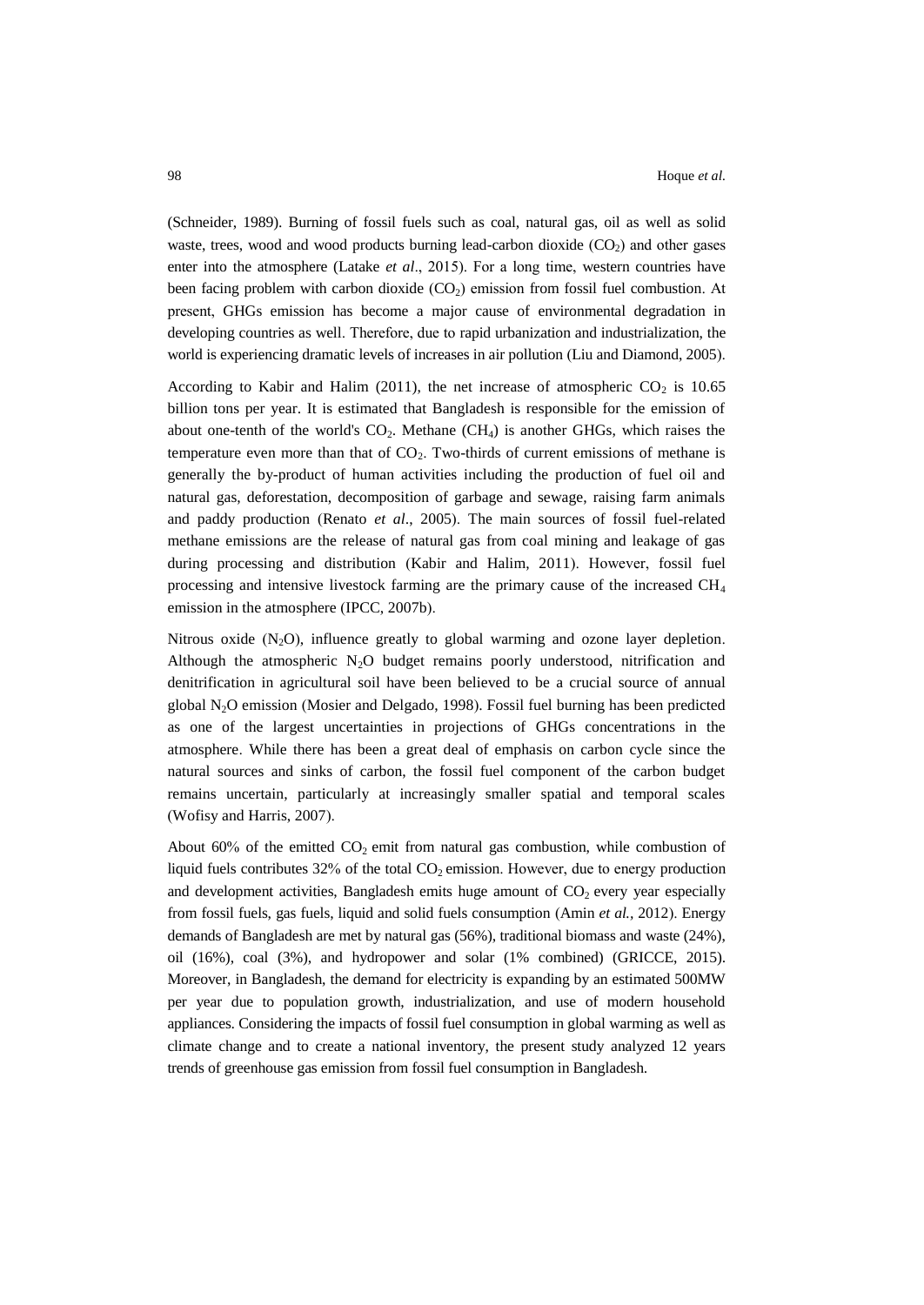#### **Materials and Methods**

### *Study Area*

Bangladesh is a South Asian country located between  $20.34^{\circ}$  N to  $26.38^{\circ}$  N and  $88.01^{\circ}$ E to 92.12<sup>0</sup>E with an area of 147,570 km<sup>2</sup> having a population of 161. 2 million (BBS, 2015). It has a humid, warm tropical climate that is fairly uniform throughout the country. Maximum temperatures range between 20<sup>0</sup> to 40<sup>0</sup>C and minimum average just above 10<sup>0</sup>C. Humidity ranges 63% to 90%, and precipitation range is 1100 to 5690 mm/year. Forest area covering the country is about 9%. The topographical height is only a few meters above mean sea level. The country has to experience natural hazards like devastating cyclones, water surges, and floods frequently. Here, consumption of fossil fuels for energy production, which is a crucial input for economic development and for improving the quality of life. Energy resources of Bangladesh comprise of commercial resources and biomass resources. The natural gas, coal, hydro-electricity, and petroleum products are the primary commercial energy sources. Bangladesh is also recognized for biomass fuel such as woods, agricultural residue, and animal dung (Azad *et al*., 2006; Bala, 1998).

### *Data source and analysis*

Fossil fuels consumption data for the specific year (2003-2015) was collected from the different secondary sources such as BBS (Bureau of Statistics), Petro-Bangla website (www.petrobangla.org.bd.) and IPCC guideline for the conversion of greenhouse GHGs. MS Excel 2010 software was used for analyzing emission trend and preparing graphs, pie-charts, etc.

### *Estimation of CO<sup>2</sup> emission from fossil fuels combustion*

National GHGs inventories for Bangladesh prepared by BCAS (Bangladesh Center For Advance Studies), which is used IPCC modified guideline for measuring  $CO<sub>2</sub>$  emission. This guideline also refers to ALGAS (Asia Least-cost Greenhouse Gas Abatement Strategy). Annual fuel consumption was calculated as follows:

Total supply  $=$  production  $+$  Import-export  $-$  stock change

Apparent consumption (Tj) is calculated by multiplying the total supply by conversion factor (Tj/kt). Again, multiplying the apparent consumption by carbon emission factor, carbon content (tC) is measured. The carbon content was converted as follows:

Carbon Content (GgC) = 
$$
\frac{\text{Carbon Content (tC)}}{1000}
$$

### *Estimation of CH<sup>4</sup>* and N2O *emission from fossil fuels combustion*

Emission of  $CH_4$  and  $N_2O$  from fossil fuels combustion have been estimated by multiplying the mass of fuel consumed with an emission factor. According to IPCC (1996) the general method for estimation of CH<sub>4</sub>, and N<sub>2</sub>O is as follows: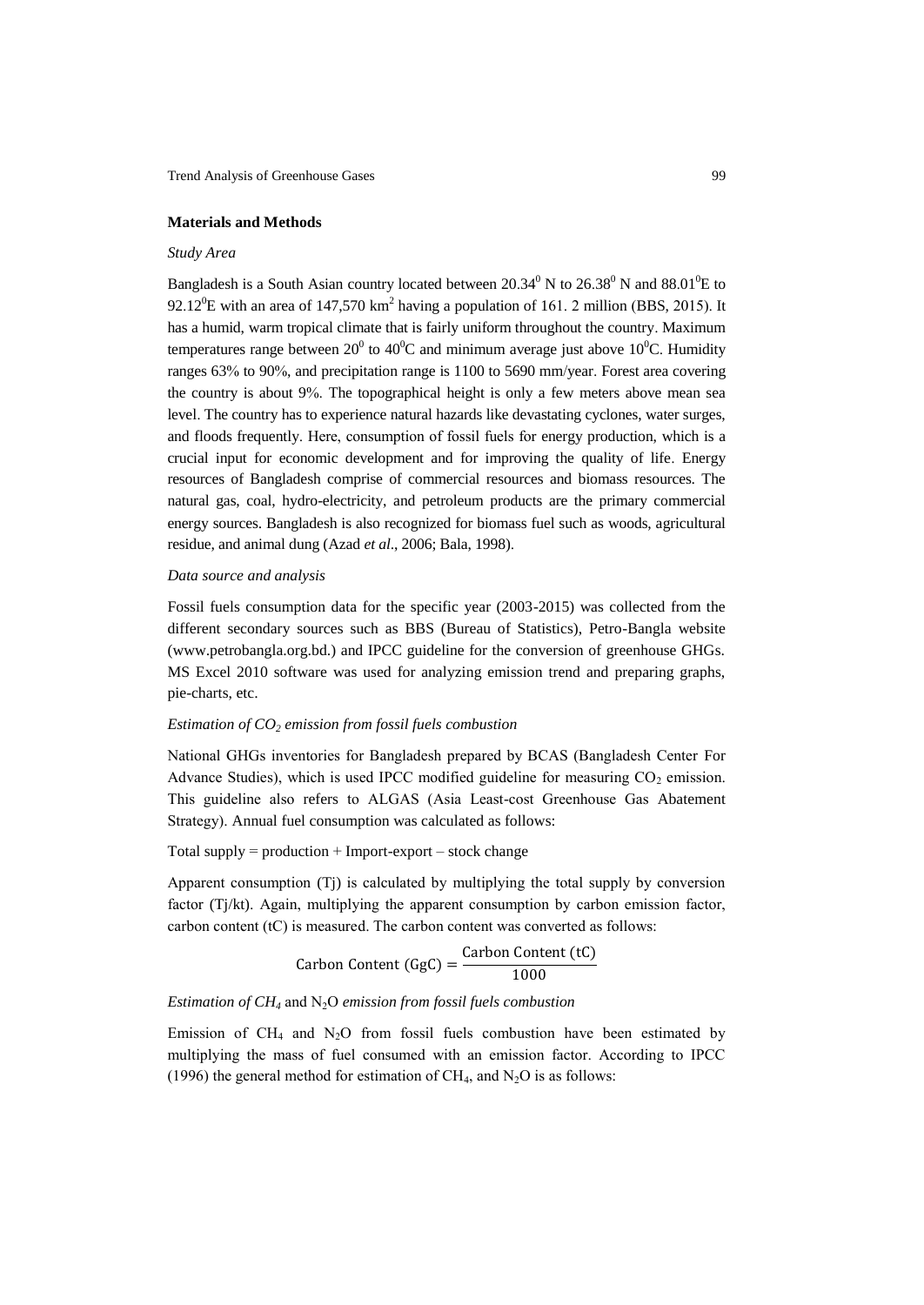## Emissions =  $\sum$ ( EF<sub>ab</sub> x Activity<sub>ab</sub>)

Where,  $EF =$  Emission Factor (Kg/Tj); Activity = Energy input (TJ); a = Fuel type; b = Sector activity.

### **Results and Discussion**

### *Fossil fuel combustion status of Bangladesh*

Fossil fuel combustion pattern for Bangladesh from the year 2003-2015 was shown in Fig. 1. During the study period (2003-2015) among others combustion of natural gas was highest (57%), followed by lube base oil (24%), refine oil (13%), crude oil (5%) and furnace oil (1%), respectively. Fig. 2 shows yearly consumption of natural gas, crude oil, refined oil, lube base oil and furnace oil for the year 2003 to 2015. From the Fig. 2, it is clear that the yearly consumption of natural gas and refined oil has been showing increasing trends during the study period. However, growing trends were absent in case of crude oil, furnace oil and lube base oil.



**Fig. 1.** Fossil fuel consumption pattern 2003-2015



Fig. 2. Fossil fuel consumption of Bangladesh from the year 2013 to 2015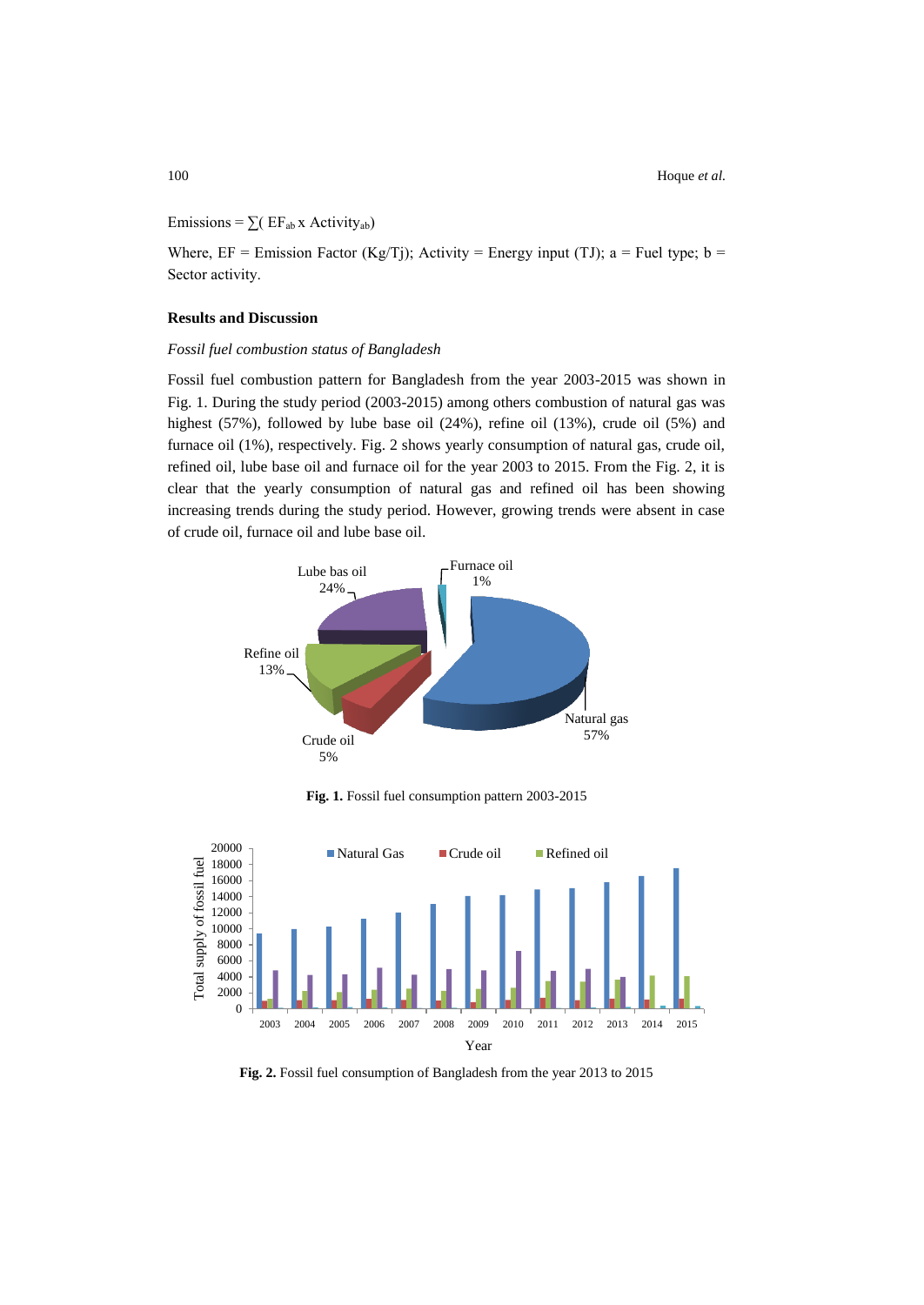### *CO<sup>2</sup> emission trends from fossil fuels*

The  $CO_2$  emission from natural gas ranged from 25640.71 Gg to 48738.45 Gg (Table 1). These values were several times lower than that of India 230000 Gg (Sharma, 2007). The  $CO<sub>2</sub>$  emission from natural gas showed increasing trends from the year 2003 to 2015, which was increased by 3 times during the 12 years of observations (Fig. 3a). In comparison with others, natural gas was the highest emitters of  $CO<sub>2</sub>$ , since natural gas is largely used for fertilizer production, power generation, vehicles, household cooking and industrial activity due to its availability and low cost in Bangladesh. Moreover, Azad *et al.* (2006) found the contribution of natural gas for  $CO<sub>2</sub>$  emission from 1977 to 1995 was 44% compared with other fossil fuels.

| Year | Natural gas<br>(Gg) | Crude oil<br>(Gg) | Refined oil<br>(Gg) | Lube base Oil<br>(Gg) | Furnace oil<br>(Gg) |
|------|---------------------|-------------------|---------------------|-----------------------|---------------------|
| 2003 | 25640.71            | 13.71             | 20.37               | 128.96                | 4.11                |
| 2004 | 27212.91            | 16.80             | 55.03               | 110.65                | 6.16                |
| 2005 | 28071.09            | 28.20             | 50.61               | 113.42                | 6.93                |
| 2006 | 30854.52            | 22.55             | 60.47               | 138.56                | 6.00                |
| 2007 | 33048.22            | 17.24             | 65.91               | 111.86                | 2.53                |
| 2008 | 36050.16            | 14.60             | 56.55               | 134.72                | 3.47                |
| 2009 | 38879.56            | 7.93              | 64.86               | 128.55                | 1.73                |
| 2010 | 39180.37            | 18.16             | 69.49               | 206.37                | 1.27                |
| 2011 | 41144.18            | 28.30             | 99.70               | 126.77                | 2.79                |
| 2012 | 41609.62            | 16.29             | 96.83               | 134.88                | 5.16                |
| 2013 | 43738.05            | 24.08             | 104.85              | 103.09                | 8.28                |
| 2014 | 45945.95            | 19.80             | 123.29              | 0.00                  | 14.19               |
| 2015 | 48738.45            | 24.50             | 121.16              | 0.00                  | 12.45               |

**Table 1.** Carbon dioxide emission from natural gas (Gg) during the study

The  $CO_2$  emission from refined oil was ranged from 20.40 Gg to 123.30 Gg during the study period (Table 1) having an increment in emission 7.32 Gg/year, which is several times lower than that of India 248025.14 Gg (Sharma *et al.*, 2011). The  $CO<sub>2</sub>$  emission in 2015 from refined oil was increased by 6 times than that of the base year 2003 (Fig. 3c). However,  $CO_2$  emission from crude oil ranged from 13.71 Gg to 28. 30 Gg for the study period 2003 to 2015 (Table 1). The lowest  $(6 \text{ Gg})$  and highest  $(25 \text{ Gg})$  CO<sub>2</sub> emitted from crude oil were measured by the year 2009 and 2011, respectively (Fig. 3b). Therefore, average  $CO_2$  emission from crude oil for the period of 2003-2009 was 12.2 Gg and for the year of 2010 to 2015 it was 18.25 Gg. The increment of  $CO_2$  emission during the year 2010-2015 may be due to enhanced consumption of crude oil by the quick rental power plants, which was introduced by the recent years. The  $CO<sub>2</sub>$  emission from furnace oil ranged from 4.10 Gg to 14.2 Gg (Table 1). During the observation, the highest and lowest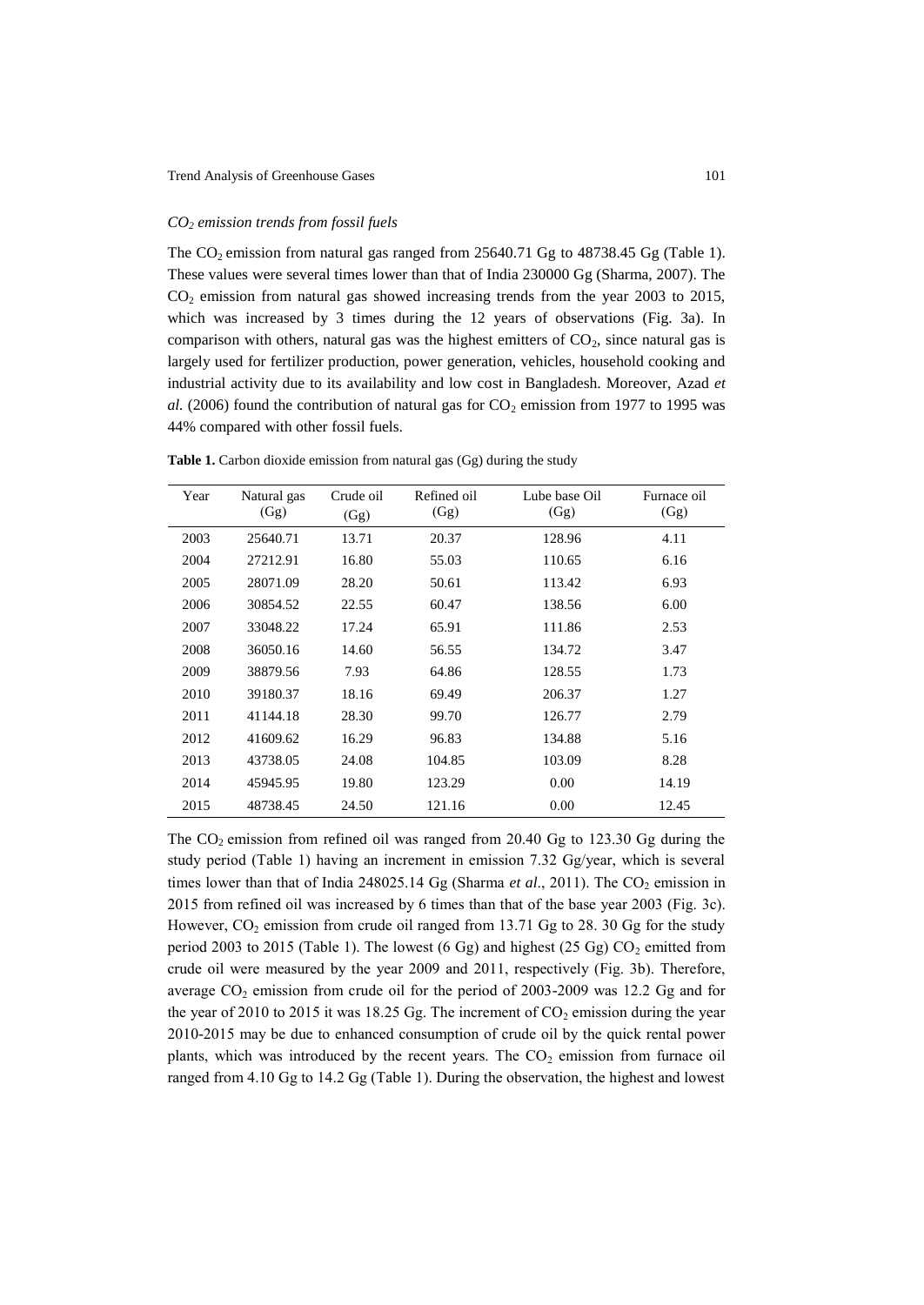$CO<sub>2</sub>$  emission was measured in the year 2014 and 2003, respectively. Moreover,  $CO<sub>2</sub>$ emission from furnace oil was increased 3 times in 2015 in compare to 2003 (Fig. 3d). It is interesting to note that total  $CO<sub>2</sub>$  emissions from Chinese road vehicles are estimated to be 148000000 million tons in 1997 and 230000000 Gg in 2002, an increase of 55% in five years as national total oil consumption on road transport system increased from 23 to 32% (Hea *et al*., 2005).



Fig. 3. Trends of CO<sub>2</sub>emissionfrom (a) natural gas, (b) crude oil, (c) refined oil and (d) furnace oil. *CH<sup>4</sup> emission trends from fossil fuels consumption*

The CH<sup>4</sup> emission from natural gas ranged from 0.04 Gg to 0.07 Gg by the study time of  $2003$  to  $2015$  and during this time highest and lowest CH<sub>4</sub> emission was calculated by the year 2015 and 2003, respectively. Moreover, CH<sub>4</sub> emission from natural has been doubled by the 12 years of observation with an enhanced consumption of natural from the base year 2003 (Fig. 2 and 4a). The CH<sub>4</sub> and CO<sub>2</sub> emission from crude oil showed similar trends (Fig. 3b and 4b). During the study, the lowest  $CH_4$  emission from crude oil was observed in 2009, and the highest emission CH<sup>4</sup> from the same fuel was measured in the year 2011.

However, average  $CH_4$  emission from the crude oil has been increased 1.19 times by the last six years and those of the last seven years (Fig. 4b). Similarly,  $CH_4$  emission from refined oil ranged from 0.006 Gg to 0.018Gg during the study. From this fuel, CH<sub>4</sub> emission has been sharply increased from the year 2003 to 2015. As shown in Fig. 4c,  $CH<sub>4</sub>$  emission from the base year to final year has increased by 4 times. However,  $CH<sub>4</sub>$ emission from furnace oil showed decreasing trends for the first 7 years, after that  $CH<sub>4</sub>$ emission has shown increasing trends from the year 2010 to 2015. The CH<sub>4</sub> emission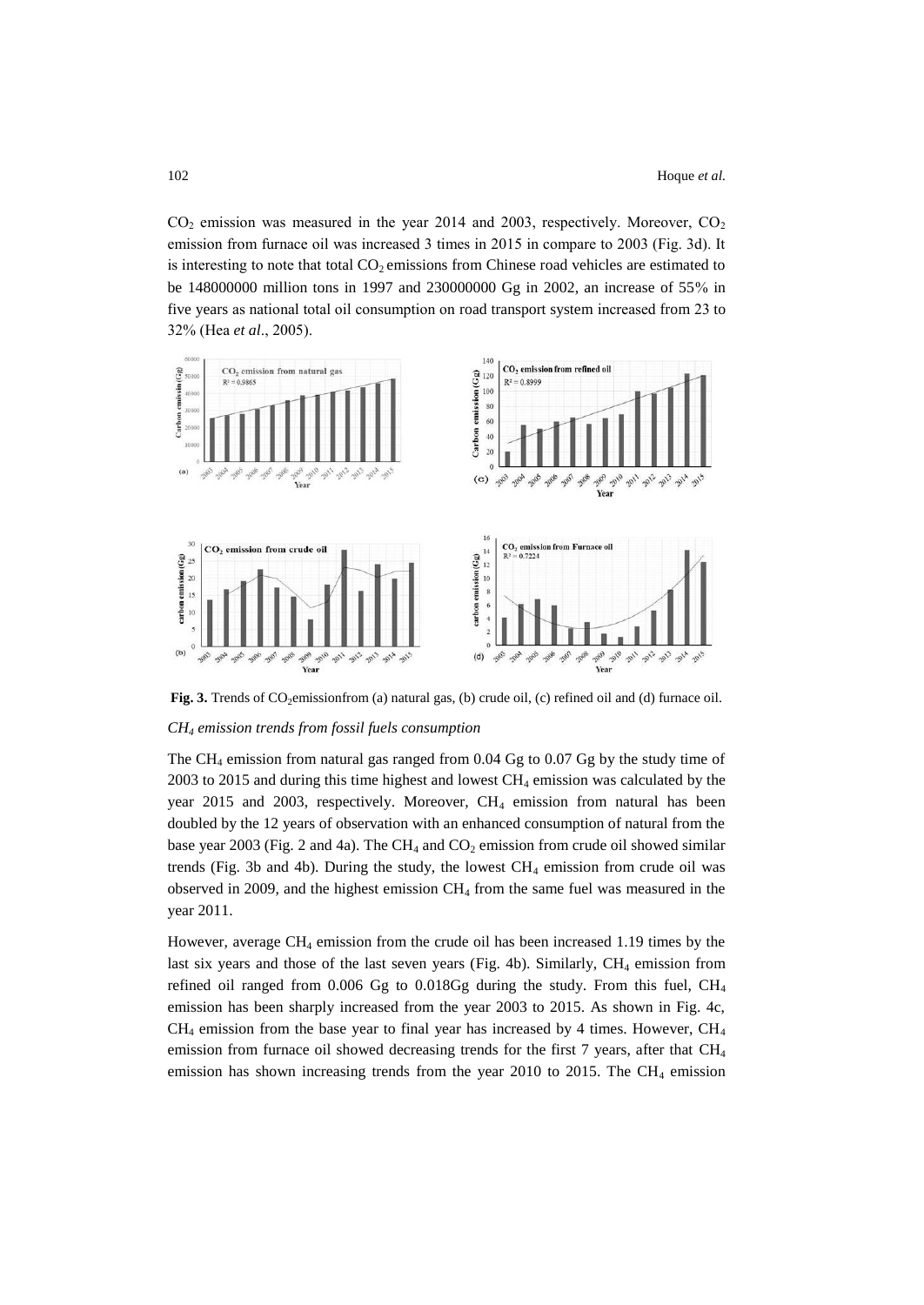from furnace oil may be increased by the last five years due to their enhanced consumption for energy production.



Fig. 4. CH<sub>4</sub> emission from combustion of (a) natural gas, (b) crude oil, (c) refined oil and (d) furnace oil.

#### *N*2*O emission from fossil fuel*

During the observation period  $(2003-2015)$ , total N<sub>2</sub>O emission from fossil fuel consumption ranged from 0.019Gg to 0.030 Gg. During the observation period (2003 - 2015), highest (0.0067 Gg) emitted from natural gas combustion followed by furnace oil (0.0033Gg), crude oil (0.0032 Gg), refined oil (0.0016 Gg), respectively. In comparison to India, total amount of  $N_2O$  from fossil fuel consumption for the year 1990-1995 range from 0.2-0.3x10<sup>3</sup>Gg having annual growth rate of 3.3% (Garget *et al*., 2012). As shown in Fig. 5a and 5c,  $N<sub>2</sub>O$  emission from natural gas and refined oil showed a significant increasing trend. This situation may happen due to availability and large consumption of natural gas and refined oil during the study period (Fig. 5a, c and 2).

However,  $N_2O$  emission from crude oil does not show any significant increasing trend. Highest N2O emission (0.0067 Gg) from natural gas was detected in 2015. Interestingly, at the same time, natural gas consumption also detected as the highest level (Fig. 2 and 5a). However,  $N_2O$  emission from furnace oil showed a similar trend that of  $CH_4$  emission from the same fuel (Fig. 4d and 5d). Interestingly, at the same period (2009-2015), when  $N<sub>2</sub>O$ emission showed increasing trends, consumption of furnace oil has also been increased (Fig. 2). These findings confirm that enhanced  $N_2O$  emissions from the year 2009 to 2015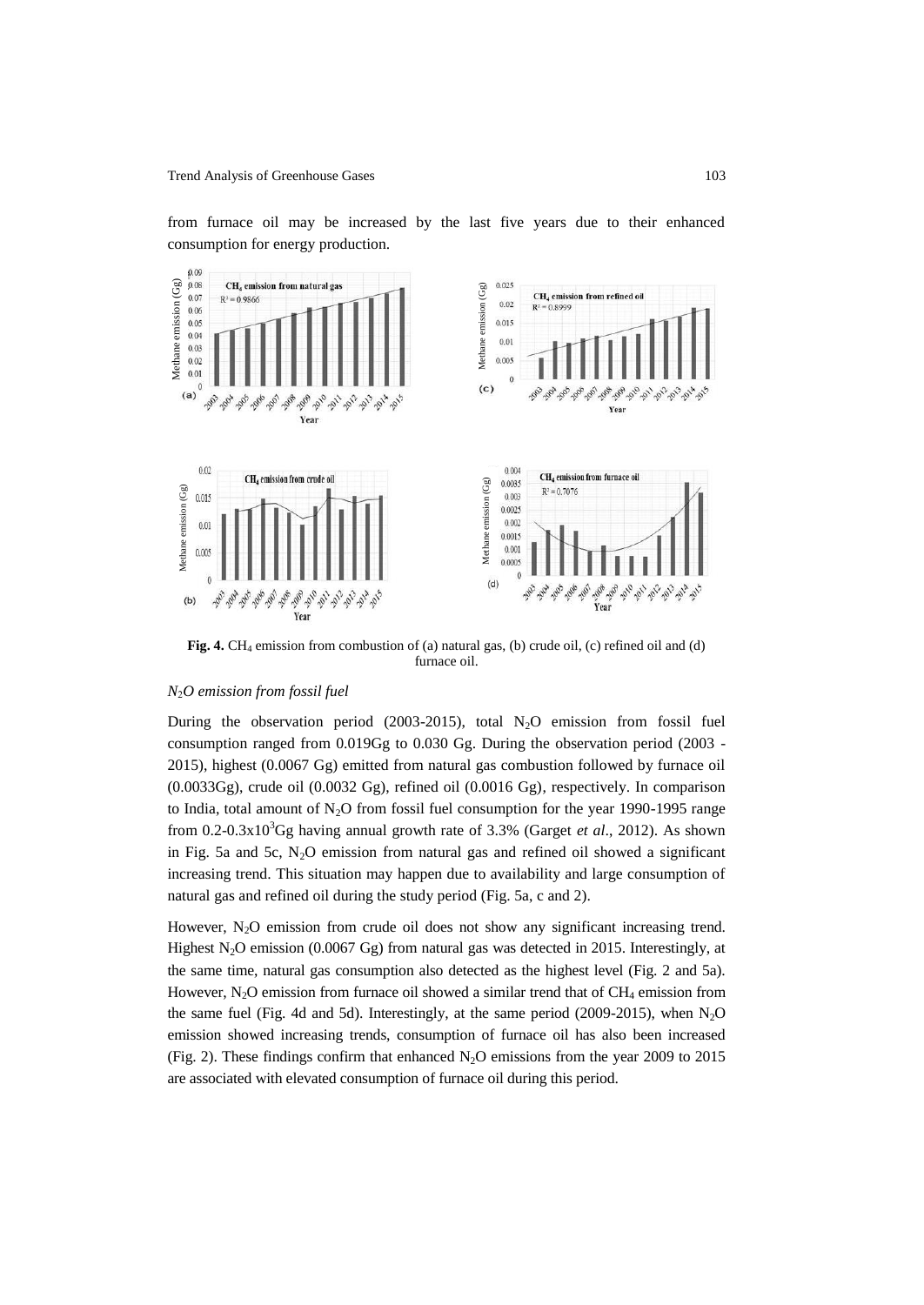

Fig. 5. N<sub>2</sub>O emission from combustion of (a) natural gas, (b) crude oil (c) refined oil and (d) furnace oil

### **Conclusion**

In this study, the fossil fuels consumption data of natural gas, crude oil, refined oil, and furnace oil were collected from Bangladesh statistical yearbook for the year 2003 to 2015. Therefore, from these fossil fuels consumption data, emission of  $CO<sub>2</sub>$ , N<sub>2</sub>O, and  $CH<sub>4</sub>$  was estimated for each year by using IPCC general and modified guideline. The CH<sub>4</sub> emission from refined oil ranged from 0.006 Gg to 0.018 Gg during the study period. It was found that the CH<sub>4</sub> emission from refined oil was sharply from the year 2003-2015. However, CH<sub>4</sub> emission from the base year to final year was increased by 4 times.

In contrast,  $CH_4$  emission from furnace oil showed decreasing trends for the first 7 years, after that CH<sup>4</sup> emission was showed increasing trends from the year 2010 to 2015. This result indicates that  $CH_4$  emission from furnace oil may be increased by the last five years due to their enhanced consumption for energy production by the recent years. It was investigated that the highest  $N_2O$  emission (0.0067 Gg) from natural gas was detected in 2015. Interestingly, at the same time, natural gas consumption also detected as the highest level. However,  $N_2O$  emission from furnace oil showed a similar trend that of CH4 emission from the same fuel. Interestingly, at the same study period 2009 to 2015, when N<sub>2</sub>O emission showed increasing trends, consumption data for furnace oil was also increased. These findings may confirm that enhanced  $N<sub>2</sub>O$  emissions from the year 2009 to 2015 were associated with elevated consumption of furnace oil during this period.